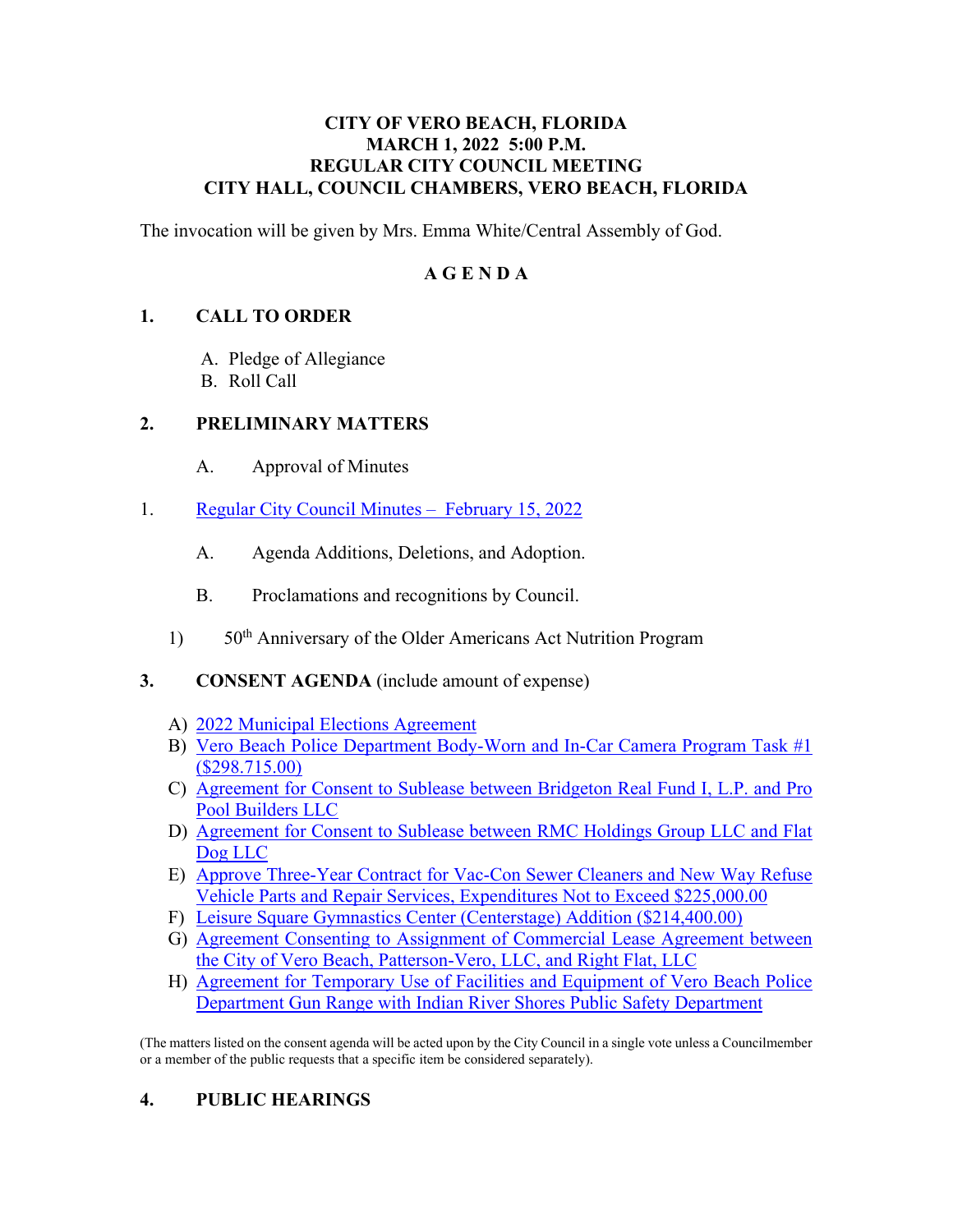### **A) ORDINANCES**

- 1) An Ordinance of the City of Vero Beach, Florida, amending the Land [Districts, Chapter 62, Article IV, Industrial District, and Chapter 62, Article](https://www.covb.org/DocumentCenter/View/5758/4A-1)  [VII, Airport Master Plan Land Use Zones, to add Commercial Food Services to](https://www.covb.org/DocumentCenter/View/5758/4A-1)  [Development Regulations by Amending Chapter 62, Article III, Commercial](https://www.covb.org/DocumentCenter/View/5758/4A-1)  [the list of permitted uses in the C-1, Commercial District, ALI-A1 and ALI-1,](https://www.covb.org/DocumentCenter/View/5758/4A-1)  [Airport Light Industrial Zoning Districts, and M, Industrial District; Amending](https://www.covb.org/DocumentCenter/View/5758/4A-1)  [Chapter 60 \(Appendix. Definitions\) to add a definition of Commercial Food](https://www.covb.org/DocumentCenter/View/5758/4A-1)  [Service; Providing for Codification; Providing for Conflict and Severability;](https://www.covb.org/DocumentCenter/View/5758/4A-1)  [Providing for Correction of Scrivener's Errors; and Providing for an Effective](https://www.covb.org/DocumentCenter/View/5758/4A-1)  [Date. – Requested by the Planning and Development Director](https://www.covb.org/DocumentCenter/View/5758/4A-1)
- [2\) An Ordinance Calling and Providing for the Holding of a Referendum in the](https://www.covb.org/DocumentCenter/View/5759/4A-2)  [City of Vero Beach, Florida, on November 8, 2022 at the General Election to](https://www.covb.org/DocumentCenter/View/5759/4A-2)  [Submit to the Electors a Proposed Amendment to the Charter of the City of](https://www.covb.org/DocumentCenter/View/5759/4A-2)  [Vero Beach. \(Former City Power Plant Site\). – Requested by City Council](https://www.covb.org/DocumentCenter/View/5759/4A-2)
- **B) RESOLUTIONS**
- **5. PUBLIC COMMENT** (3-minute time limit)
- **6. CITY COUNCIL MATTERS**
- **A) NEW BUSINESS**
- **B) OLD BUSINESS**

# PUBLIC NOTICE ITEMS FOR FUTURE PUBLIC HEARING **7. PUBLIC NOTICE ITEMS FOR FUTURE PUBLIC HEARING Public Hearing will be heard on March 15, 2022 at 9:00 a.m.**

A) An Ordinance of the City of Vero Beach, Florida, Adopting an Amendment to [the City Charter which would Repeal and Replace that the Mayor receive a](https://www.covb.org/DocumentCenter/View/5760/7-A)  [salary of \\$1,300.00 per month and City Council receive a salary of \\$1,075.00](https://www.covb.org/DocumentCenter/View/5760/7-A)  [per month and then receive an annual increase at the same rate as all non-union](https://www.covb.org/DocumentCenter/View/5760/7-A)  [City Employees; the City Charter be reviewed at least every eight \(8\) years by](https://www.covb.org/DocumentCenter/View/5760/7-A)  [a Charter Review Committee; the City Canvassing Board be composed of the](https://www.covb.org/DocumentCenter/View/5760/7-A)  [City Clerk, City Manager, and City Attorney, and work with the Supervisor of](https://www.covb.org/DocumentCenter/View/5760/7-A)  [Elections on Performing Election Duties imposed by General Law and include](https://www.covb.org/DocumentCenter/View/5760/7-A)  [Edgewood Park in Section 5.05 of the City Charter.](https://www.covb.org/DocumentCenter/View/5760/7-A) 

### **Public Hearing will be heard on March 15, 2022 at 9:00 a.m.**

[B\) An Ordinance of the City of Vero Beach, Florida, Amending Article III,](https://www.covb.org/DocumentCenter/View/5761/7-B)  ["Commissions and Boards," of Chapter 2, Administration , of the Code of the](https://www.covb.org/DocumentCenter/View/5761/7-B)  [City of Vero Beach; Revising Duties of the Tree and Beautification](https://www.covb.org/DocumentCenter/View/5761/7-B)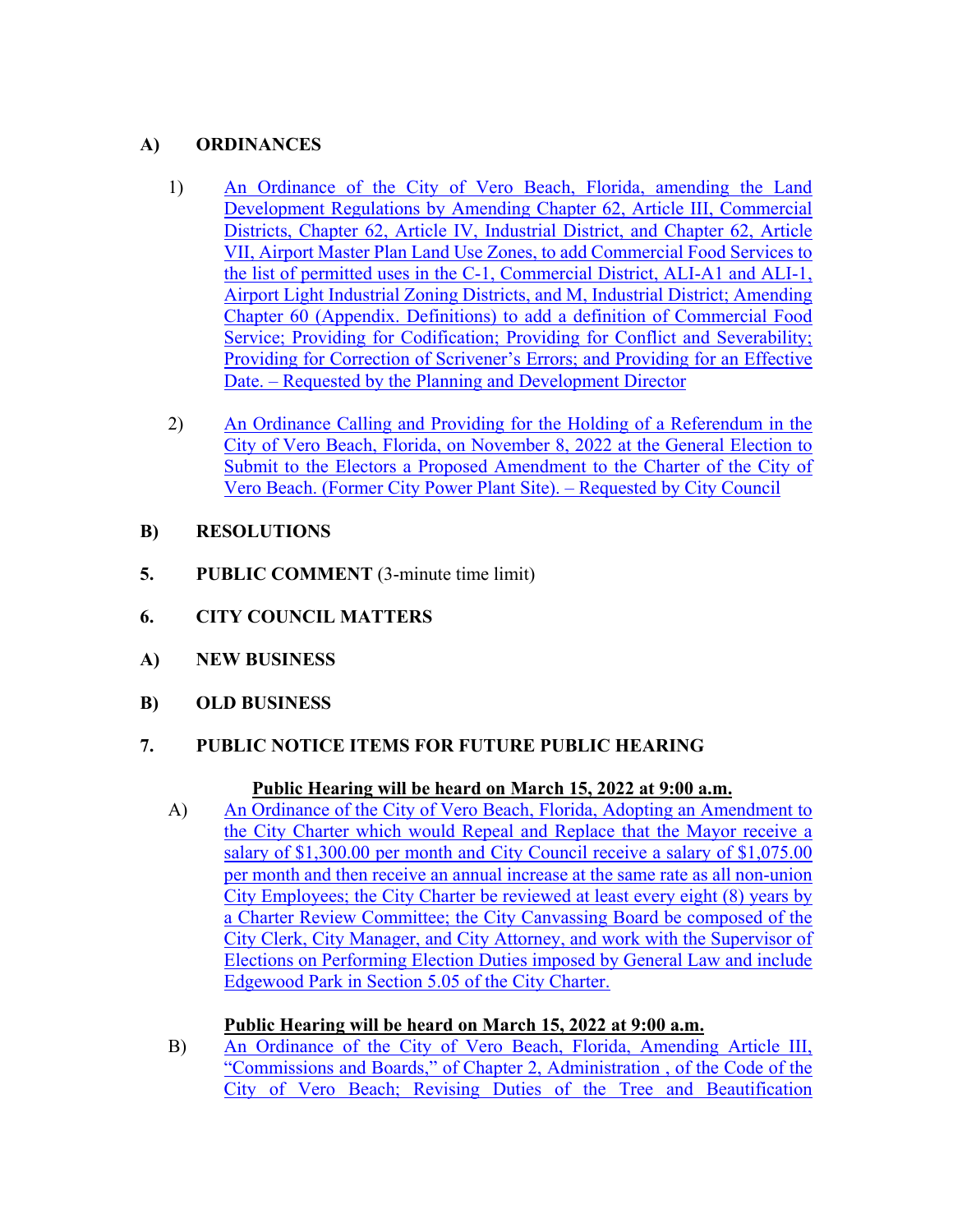[Commission; Providing for Codification; Providing for the Correction of](https://www.covb.org/DocumentCenter/View/5761/7-B)  [Scrivener's Errors; Providing for Conflict and Severability; and Providing for](https://www.covb.org/DocumentCenter/View/5761/7-B)  [an Effective Date. – Requested by the Public Works Department](https://www.covb.org/DocumentCenter/View/5761/7-B) 

## **8. CITY CLERK MATTERS**

A) Appointments to the Tree and Beautification Commission and Marine **Commission** 

### $9.$ (Staff/Consultant special reports and information items) **9. CITY MANAGER MATTERS** (include amount of expense)

- A) Beach Basket Program (up to \$1,500 annually)
- B) [Beachside On-Street Parking Options \(PW Project #2018-13\)](https://www.covb.org/DocumentCenter/View/5777/9-B)
- [C\) Proposed Request for Information \(RFI\) for Development of Three Corners](https://www.covb.org/DocumentCenter/View/5765/9-C)  **Property**
- [D\) Engineering Services for the New Water Reclamation Facility Estimated](https://www.covb.org/DocumentCenter/View/5766/9-D)  [Expenditure \(\\$3,856,228.00\)](https://www.covb.org/DocumentCenter/View/5766/9-D)
- E) Florida Statutes Chapter 164 Process City of Vero Beach (COVB) and Indian [River County \(IRC\) \(\\$28,900.00\)](https://www.covb.org/DocumentCenter/View/5748/9-E)

### **10. CITY ATTORNEY MATTERS**

### **11. COUNCILMEMBER MATTERS**

A. Mayor Brackett's Matters

Sponsored presentation items by the public (10-minute time limit)

B. Vice Mayor Neville's Matters

Sponsored presentation items by the public (10-minute time limit)

C. Councilmember Minuse's Matters

Sponsored presentation items by the public (10-minute time limit)

D. Councilmember McCabe's Matters

Sponsored presentation items by the public (10-minute time limit)

E. Councilmember Cotugno's Matters

Sponsored presentation items by the public (10-minute time limit)

### **13. ADJOURNMENT**